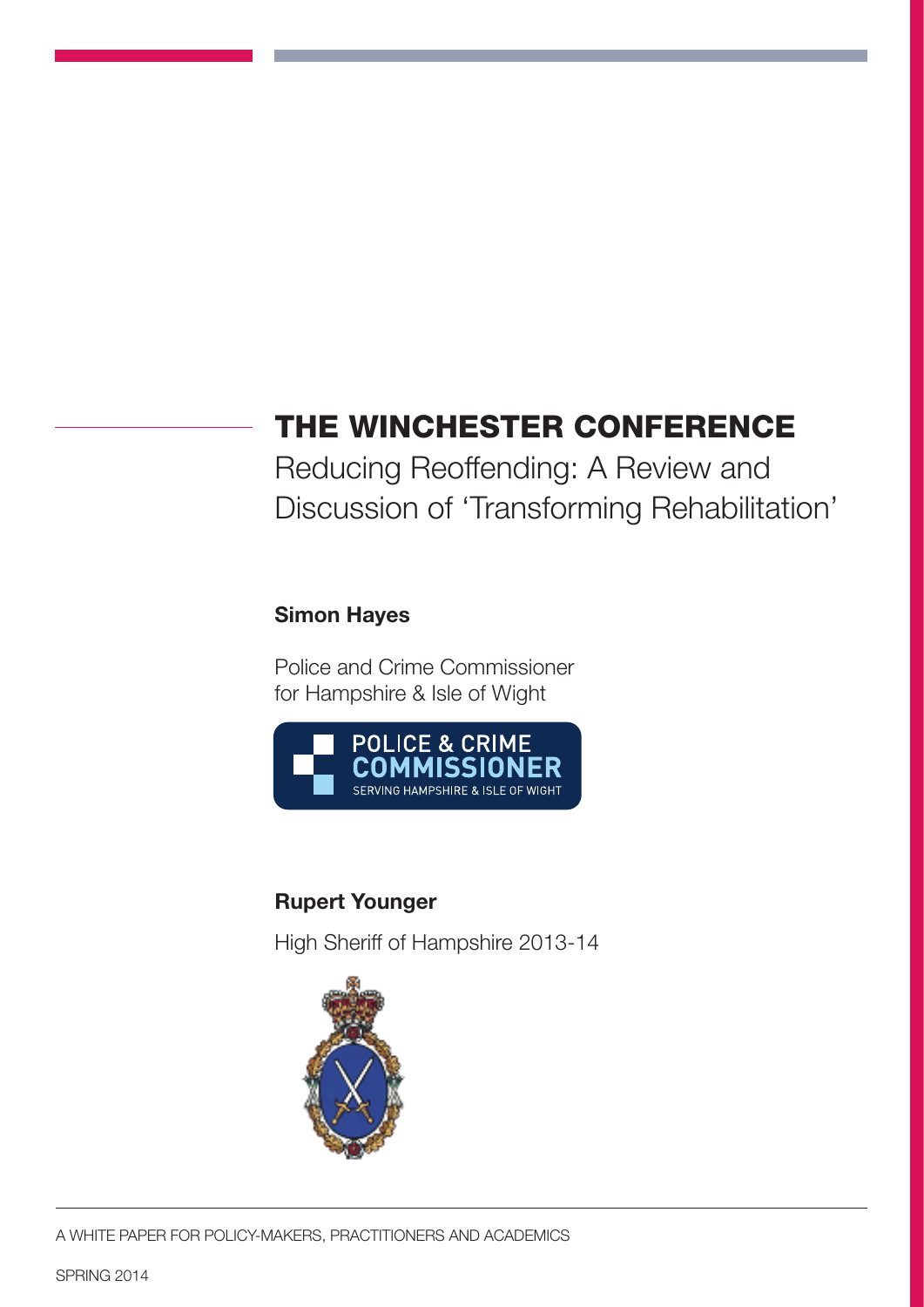# **Contents**

## **Summary**

|    | Introduction and conference overview |                                                                                                            |
|----|--------------------------------------|------------------------------------------------------------------------------------------------------------|
| 2. | Connecting themes                    |                                                                                                            |
| 3. | Recommendations                      |                                                                                                            |
|    |                                      | <b>Appendix A:</b> Conference transcript                                                                   |
|    |                                      | <b>Appendix B:</b> Keynote addresses, panellist executive<br>summary and list of market stall participants |
|    |                                      | <b>Appendix C:</b> Delegate pack                                                                           |

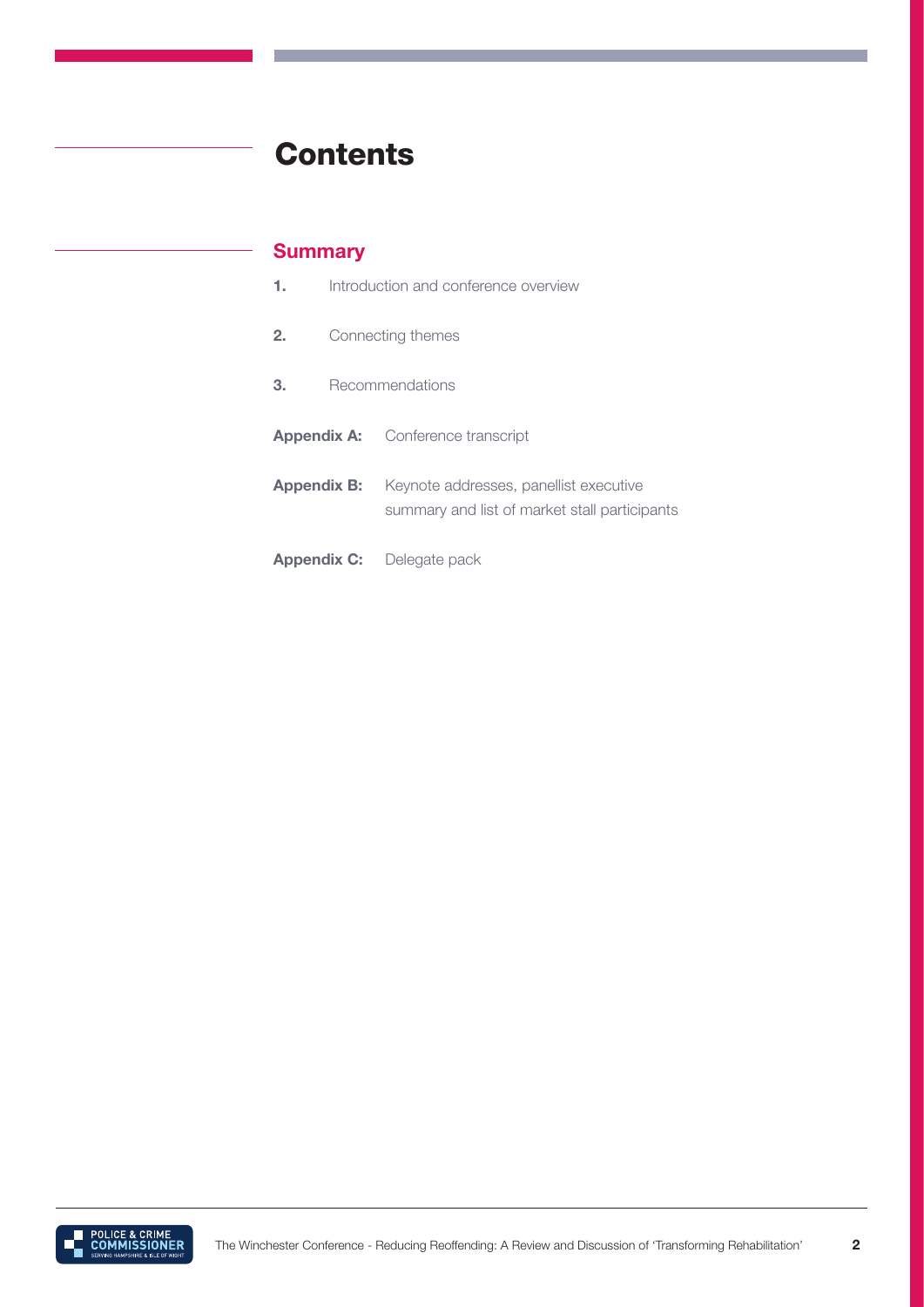## **Summary**

Ahead of the biggest ever changes being made to the probation service on 1 June 2014, as a result of the government's 'Transforming Rehabilitation' agenda, I joined forces with the High Sheriff of Hampshire, Rupert Younger, in March to hold The Winchester Conference. The conference was held with a view to recommending more effective ways to reduce reoffending through innovation and based on evidence, provided by those working in this area and prisoners who have experience of a custodial sentence.

The Winchester Conference brought together an international panel of experts on reducing reoffending, including Steve Brine MP and member of the Justice Select Committee, Greg Berman of the Center of Court Innovation in New York, Chief Constable Andy Marsh and Sir Anthony Salz chair of the independent Commission on Youth Crime and Anti Social Behaviour.

Of real concern was the 'indecent haste' with which these proposals have been implemented, at a time when it is acknowledged that prisons are filled beyond capacity and facing crisis. Despite warning about the haste, scale and impact of changes to the probation system - not least the fact that commercial profit is increasingly a factor in the management of offenders. The reality is as of 1 June these changes are in force.

I am determined to use my role as Police and Crime Commissioner for Hampshire and the Isle of Wight to work with colleagues involved in the criminal justice system locally and nationally to ensure that, together, we continue to protect people and places at a time of significant upheaval, as all parties adjust to the new environment.

This White Paper draws together a number of recommendations that emerged during the conference and will be presented to the Justice Select Committee by Steve Brine MP. Highlights from the conference can be viewed at - https:// www.youtube.com/watch?v=2yN4tM\_SQSg&feature=youtu.be

#### Key recommendations are:

1. Local Police and Crime Commissioners should be empowered to hold the local community rehabilitating company (CRC) to account for delivery against the Commissioner's reducing reoffending objectives, where they exist.

Holding the democratic mandate enables the Commissioner to be able to feedback to the public on the legitimacy and delivery of objectives through the new companies.

2. The Government should evaluate the spend on custodial sentencing and promote more innovative approaches to reducing reoffending

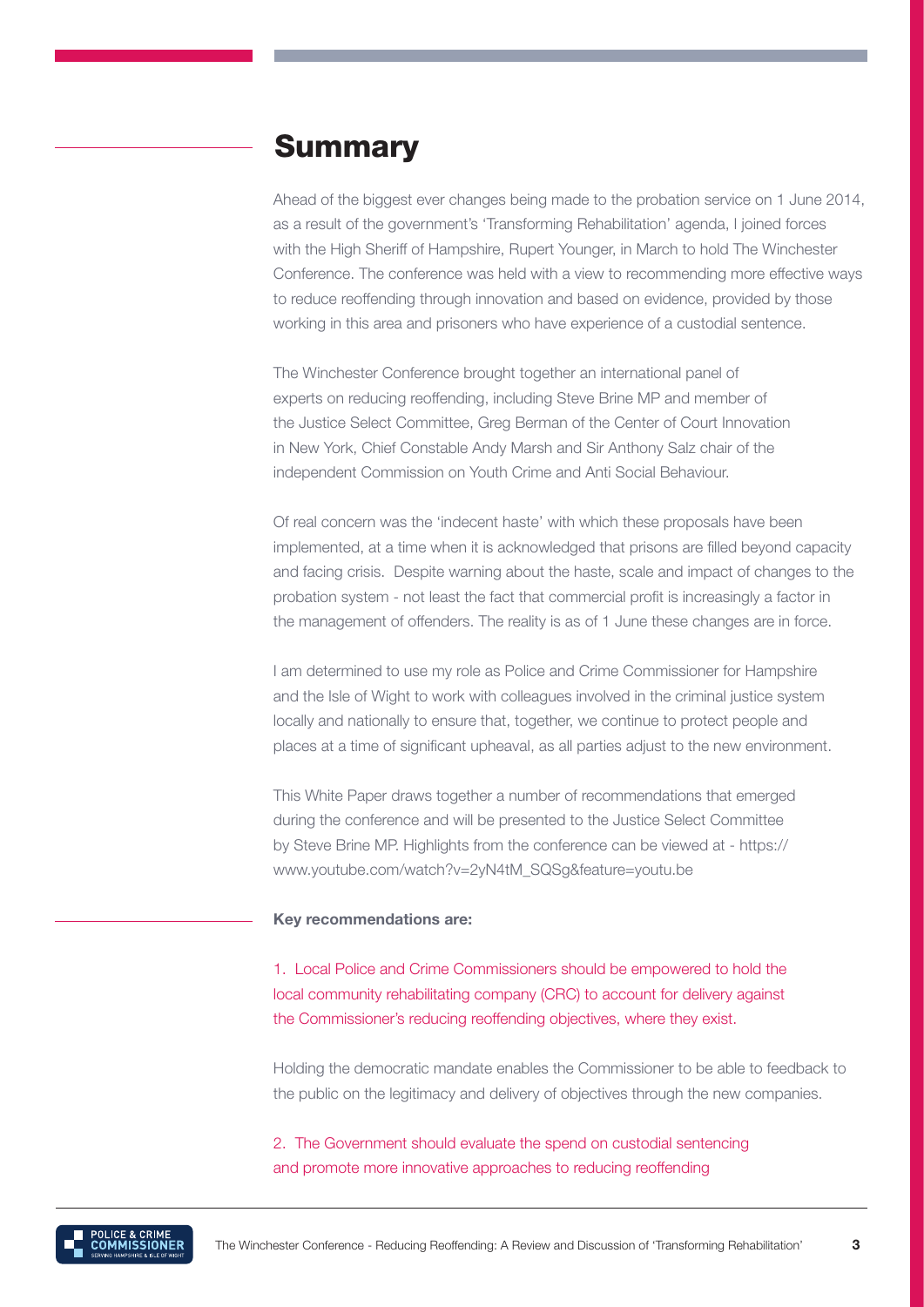Changing focus and delivery of justice among offenders in Red Hook, New York, enabled a significant reduction in the use of prison, cost and reoffending rates. In contrast, in the UK, the prison population has almost doubled over the past 30 years and further money is to be spent on prison growth.

3. Government should form an independent cross party commission to implement and monitor the changes and alleviate concerns about political cycles and rapid changes in direction of justice policy.

We believe the 'Transforming Rehabilitation' agenda is at risk of failing to deliver due to its highly party political nature and fiscal design focus.

## 4. Government should reform sentencing guidelines and introduce the ability for the court system to dispense and monitor community justice resolutions

Evidence from the US and other community/neighbourhood court schemes show victim engagement has the greatest impact upon the offender in terms of accepting the harm caused to the victim by crime and taking responsibility for actions. We acknowledge government is supporting restorative justice but a great deal more could be done with this approach.

## 5. Government should encourage intensive and whole family intervention to commence at custody

A custodial sentence was identified as a possible missed opportunity that could provide early intervention that motivates offenders to work towards rebuilding their lives outside of prison through education, the development of skills and obtaining qualifications.

## 6. The Government should engage more proactively to support ex-offenders and their family

The Panel highlighted the fact that offenders were less likely to offend if they were supported upon leaving prison by having somewhere to live, relationships they trust, a job and guidance on how to manage their financial affairs.

The Police and Crime Commissioner for Hampshire and the Isle of Wight welcomes the opportunity to explore these recommendations in more detail.

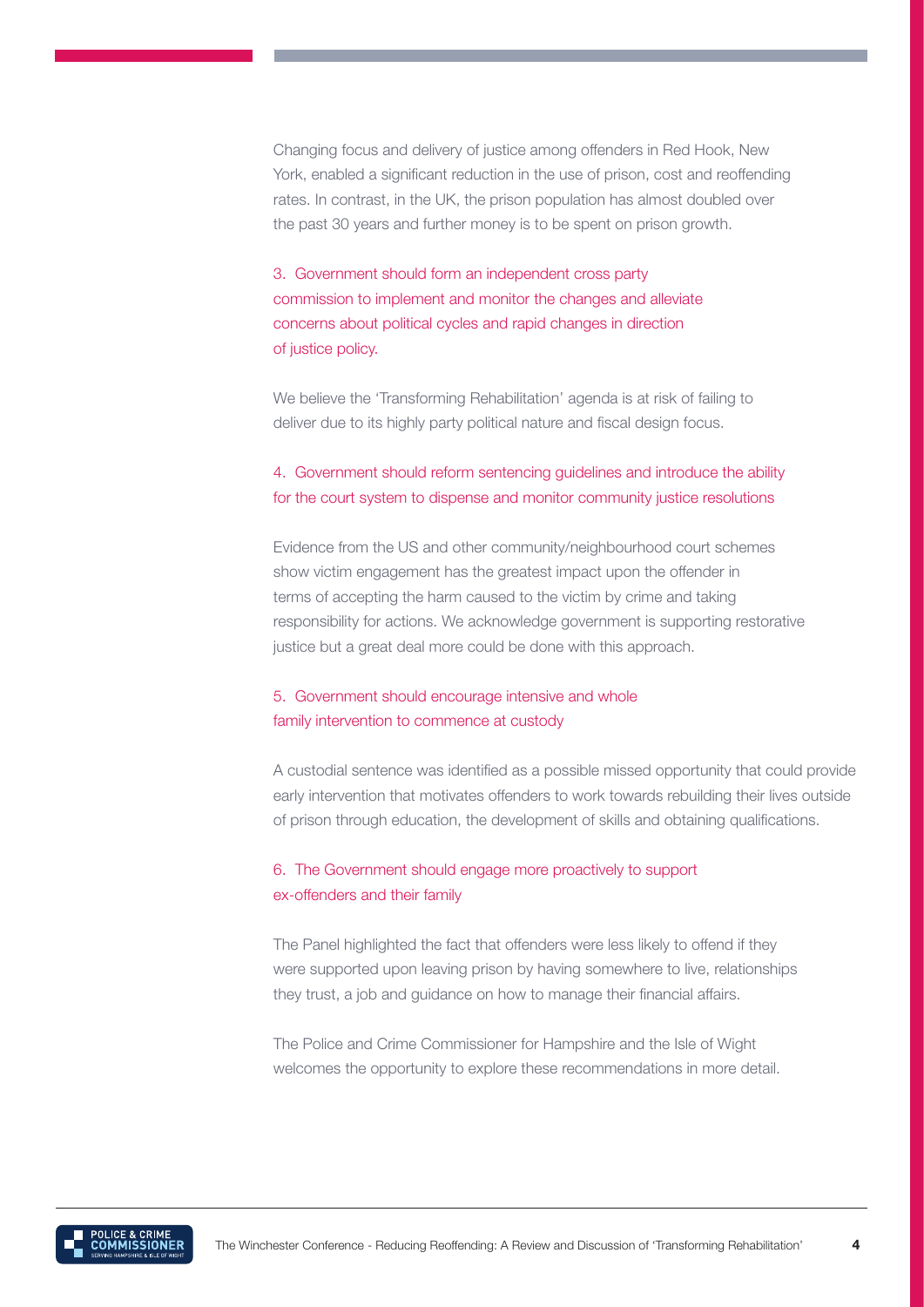# Introduction and Conference **Overview**

1.1 On Friday 7 March 2014, Simon Hayes, Police and Crime Commissioner for Hampshire and Isle of Wight together with Rupert Younger, High Sheriff of Hampshire for 2013-14, co-hosted a multiagency and multi-sector conference entitled 'Reducing Reoffending: Transforming Rehabilitation – new ideas, new structures'. This conference - which we are calling 'The Winchester Conference'- provided an opportunity for a unique and timely discussion and debate around the government's 'Transforming Rehabilitation' agenda.

1.2 The Winchester Conference brought together local, national and international speakers. It was attended by around 200 delegates concerned with preventing and reducing reoffending, including the serving High Sheriff's of Surrey, East Sussex and West Sussex for 2013-14, and also the High Sheriffs in nomination for Wiltshire (2015-16), and Hampshire (2015-16; and 2016-17) all of whom have expressed an interest in this subject. They provided valuable insight into the issues discussed at this conference to the High Sheriff of Hampshire ahead of the event and have indicated they now plan to share this White Paper with their relevant Police and Crime Commissioners and other local and national interested parties. We are very grateful to them for their participation and engagement.

1.3 The participants heard from three keynote addresses, followed by expert panels on: 'Policy '; 'Delivery '; and, 'Community ' perspectives. The event's Market Stall area showcased initiatives aimed at reducing reoffending. The conference closed with Simon Hayes summarising the connecting themes that emerged.

1.4 This White Paper sets out ten themes and outlines six recommendations. It is being submitted to the Lord Chancellor and Secretary of State for Justice, the Rt Hon Chris Grayling MP; Shadow Lord Chancellor and Shadow Secretary of State for Justice, Sadiq Khan MP; senior officials at the Ministry of Justice; members of the House of Commons Justice Select Committee; and policy groups working in the area of reducing reoffending in the UK.

1.5 This paper is supported by a copy of the conference transcript at Appendix A; an executive summary of the keynote addresses and panellist contributions at Appendix B; and a copy of the delegate pack at Appendix C. A video of the Winchester Conference highlights can be viewed at http://youtu.be/2yN4tM\_SQSg

1 Addresses from Simon Haves, the Police and Crime Commissioner: Steve Brine, MP for Winchester and a member of the House of Commons Justice Select Committee: and, Greg Berman, Director of the Centre for Court Innovation i e<br>The Policy Perspective panel: Rupert Younger, High Sheriff of Hampshire (moderator); Sir Anthony Salz, Chaired The Independent Commission on Youth Crime and Antisocial Behaviour; Phil Bowen, Director of the Centre for Ju Shauneen Lambe, Founder of Just for Kids Law; and, Daniel Hutt, Director of Policy at User Voice.

<sup>3</sup> The Delivery Perspective panel Barrie Crook, Chief Executive of the Hampshire Probation Trust (moderator); HH Judge Keith Cutler, Hon Recorder of Winchester; David Rogers, Governor, HMP Winchester; Ryan, a current inma Winchester; Kerry Longhorn, Spurgeons Invisible Walls Project based at HMP Winchester; and, Alison Smailes, Head of the Youth Offending Team, Hampshire County Council.

4 The Community Perspective panel Robin Jarman, Deputy Police & Crime Commissioner for Hampshire (moderator); The Rt Revd Tim Dakin, Bishop of Winchester; Dennis Phillips, Head of the Timpson Foundation; Charlie Adie, Chief Executive of Motiv8; Ian Langley, Head of the Troubled Families Initiative at Hampshire County Council; and, Chief Constable Andy Marsh and PC Mark Walsh of Hampshire Constabulary.

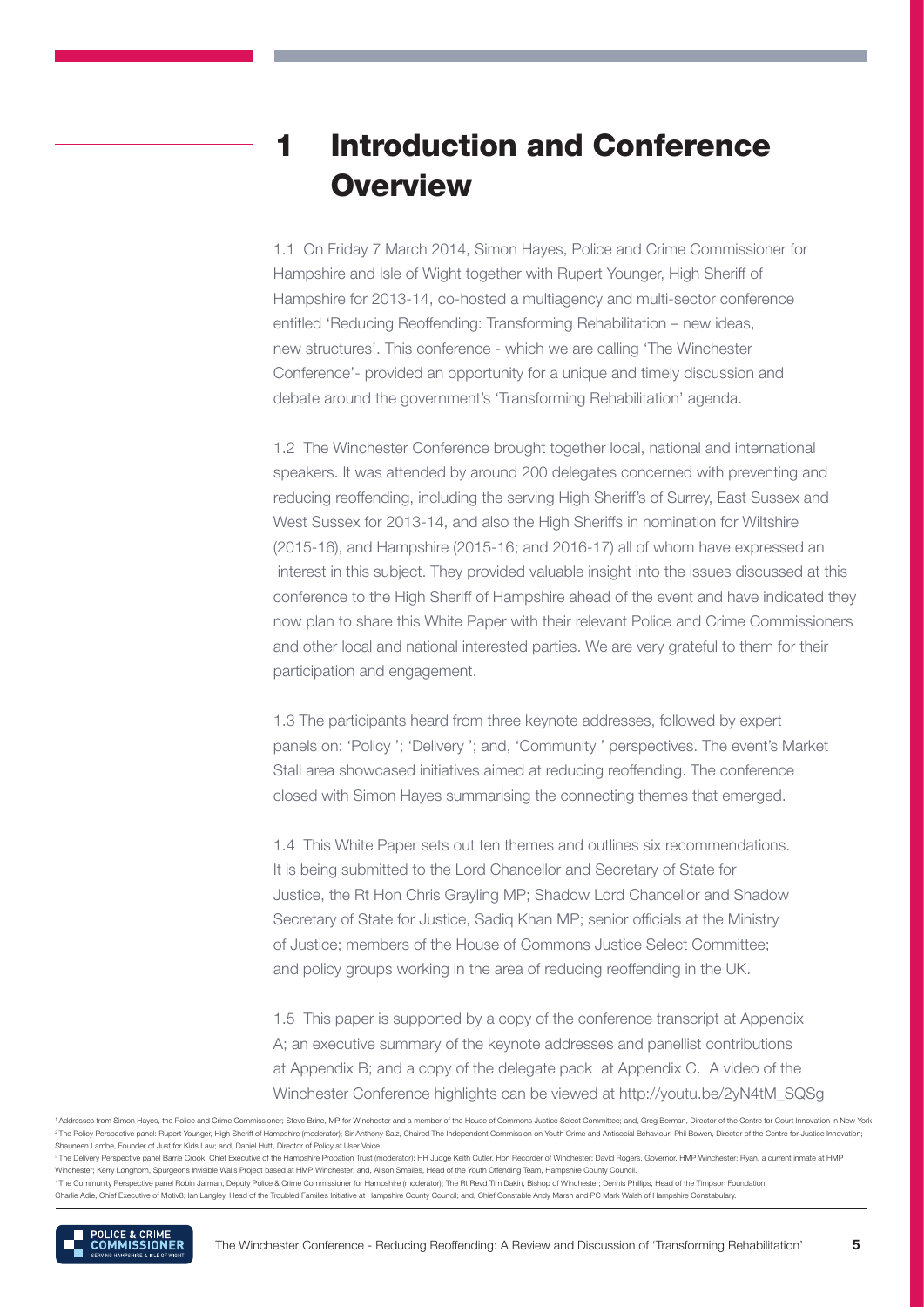# 2 Connecting Themes

2.1 Throughout the course of the day many themes emerged that had varying levels of interconnections. We have distilled ten key themes from the speakers and the discussions as follows:

#### Legitimacy, trust, confidence and respect in the criminal justice system

2.2 Legitimacy, trust, confidence and respect are necessary pre-conditions to any effective initiatives focused on reducing reoffending rates. This is not only from the victim and community perspectives but also the offender.

2.3 The experience in New York, especially in Red Hook, as described by Greg Berman in his keynote address exemplified what could be achieved to reduce reoffending through engagement with offenders based on these four concepts. This was echoed in submissions from User Voice, whose core ethos is focused on delivering effective citizenship after release from prison through building citizenship inside prison.

2.4 Two presentations from offenders – one current prisoner and one ex-offender – spoke powerfully on the notion of self respect and the benefits that can be gained by treating offenders as individuals.

#### Localism, communities and partnership working

2.5 It was acknowledged effective rehabilitation can only be achieved through devolved decision making and a focus on local conditions and circumstances. The fact 98% of offenders return to their communities underscored a need for wider engagement when considering reforms. Policymakers have long recognised local communities should be integral to the criminal justice system. This belief was echoed by submissions from most of the policy panel participants.

2.6 Work being carried out by the Troubled Families initiative, Youth Offending Teams and Integrated Offender Management teams in Hampshire would support the conclusion that engaging more comprehensively with communities on local solutions is central to the success of any policy seeking to redress reoffending rates.

2.7 However, a message repeated several times throughout the conference was partnerships can only work if there is greater trust between the statutory and nonstatutory sectors. Various speakers noted that the statutory sector has grown up seeking high levels of 'command and control' over the outsourcing of programmes which, while

The delegate pack contains a copy of the Agenda, Speaker Biographies, Delegate list (NB comprehensive at the point of publication)

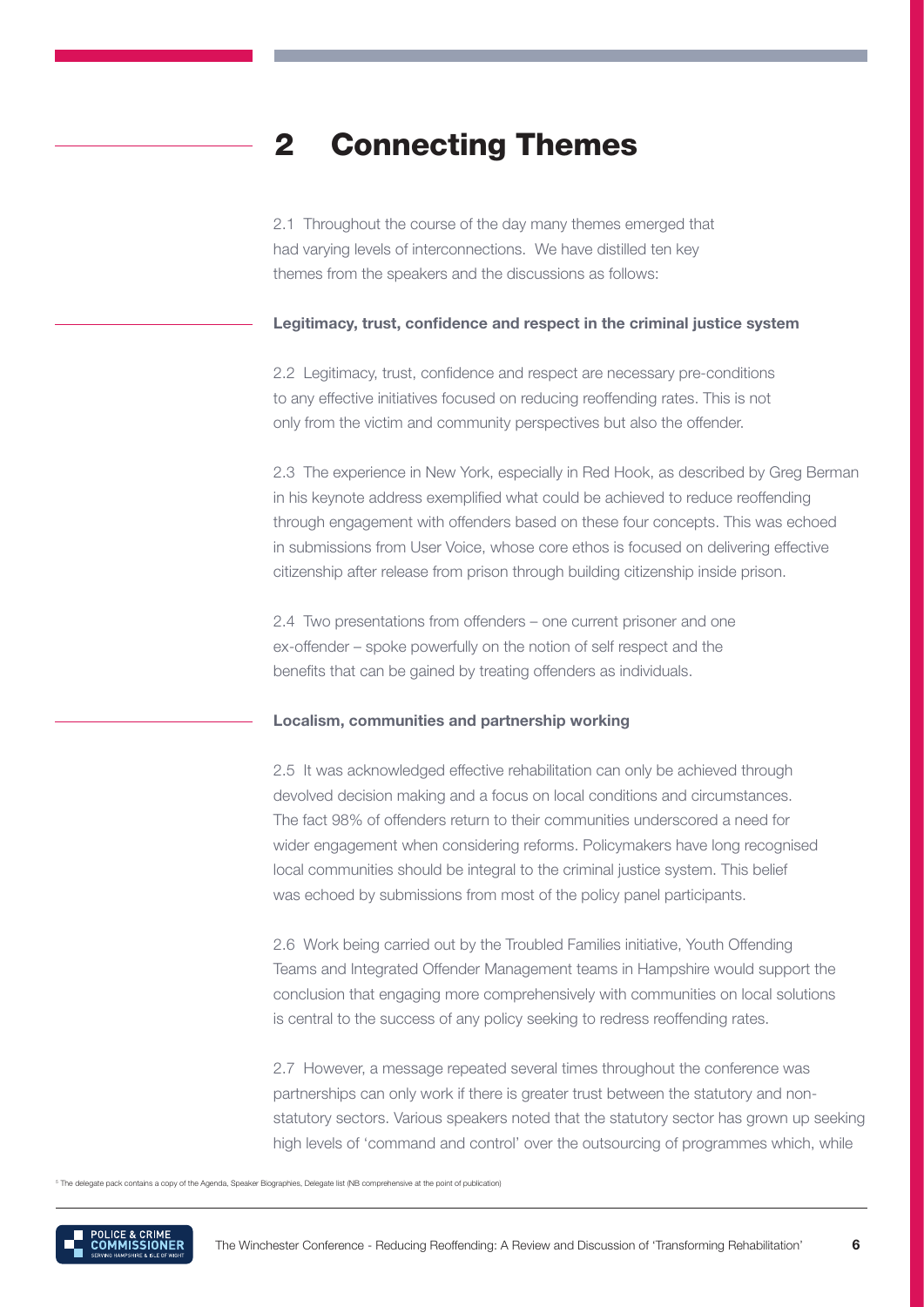necessary for accountability and reporting, often has the unintended consequence of limiting the effectiveness of local delivery. When working together there is a need for commissioning organisations to learn to trust partners to deliver the stated objectives. Stronger relationships and initiatives that bring together statutory agencies and the various third sector organisations, which often have a very deep understanding of local issues, will be integral to making significant advances in reducing reoffending.

#### Early intervention

2.8 A very strong and recurrent theme was around early intervention – the need to divert, support, encourage and mentor people early in their lives to prevent them becoming a 'troubled family' of tomorrow. It was acknowledged society as a whole needs to make a commitment to own that responsibility, helping identify those at risk at an early stage.

#### Time horizon

2.9 Delivering real and lasting reductions in reoffending rates will take time. There needs to be a greater understanding and patience within society that persistent offenders often have deep seated and chronic problems – be it with mental health, alcoholism, drug use, financial difficulties or severe emotional problems. Resolving these problems can be challenging, complex and requires sufficient time and expertise.

2.10 There was also a strong connecting theme that there needs to be a conscious attempt to humanise and de-politicise the criminal justice debate and take it out of a four year electoral cycle, but equally very little agreement on how this could be achieved in practice.

#### Impact on the vital work provided by the Third Sector

2.11 The *'Transforming Rehabilitation'* programme is introducing a core concept of payment by results. This has had mixed reviews across the different organisations involved. Some view it as a good and necessary initiative - a chance to focus more closely on outcomes rather than processes. However, there are equally some significant concerns that have been raised around four points in particular:

I. Payment by results reform for offender management is untried, untested and this, together with the speed of its introduction, will lead to a collapse in the soft contracts (sometimes referred to as 'social glue') that holds the system together and produces positive outcomes.

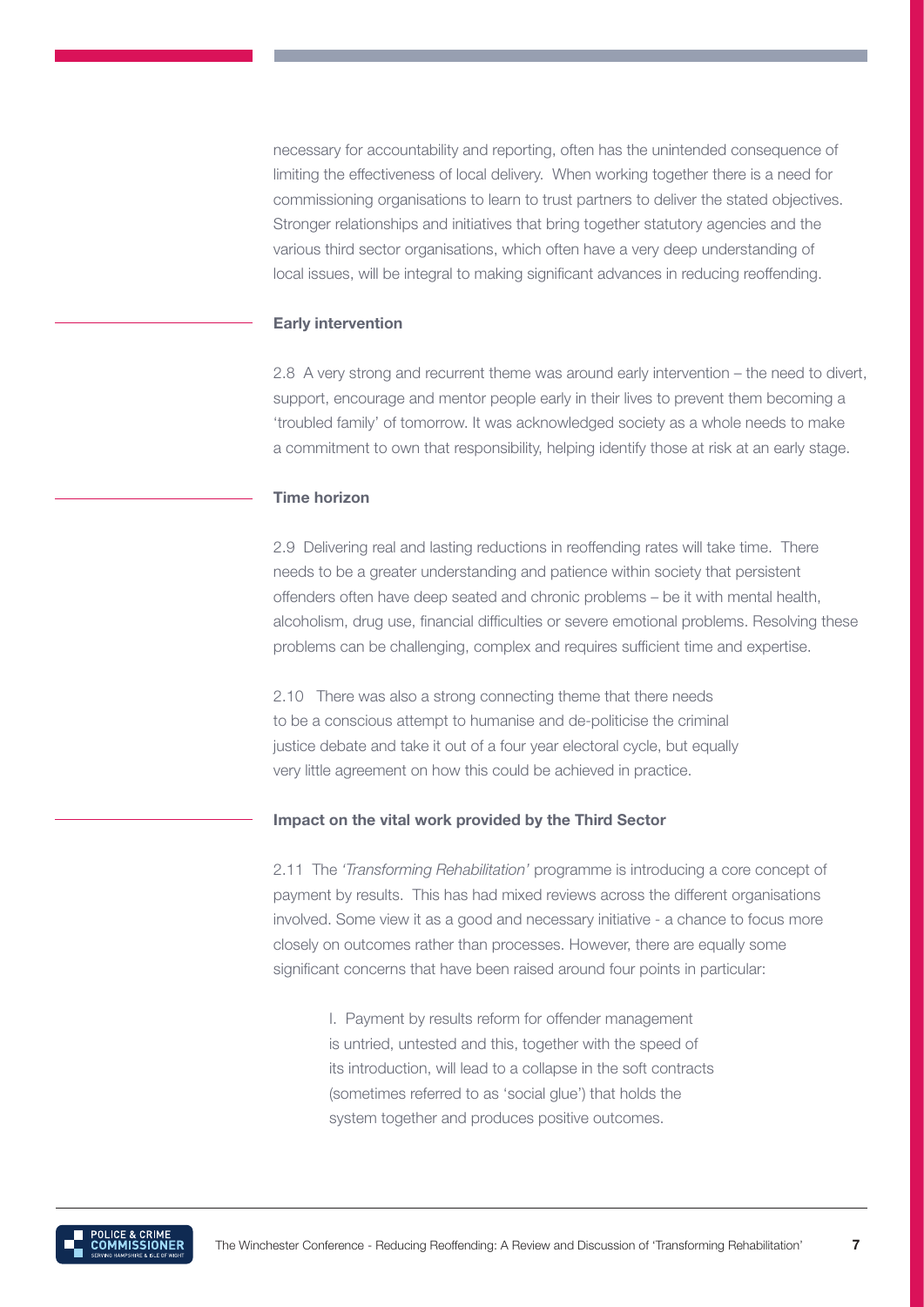II. Significant concerns are being raised about the potential for top-slicing (focusing on the easier cases) under the new system.

III. There is a real fear among the third sector that cash flow issues may threaten smaller charities, which may be the most effective at delivering local outcomes.

IV. Payment by results will result in unacceptable levels of financial risk for trustees and, potentially, lead to smaller charities losing the expertise, contacts and talent that is fundamental to their survival.

## The court case as a window of opportunity - sentencing guidelines and innovations in restorative justice

2.12 An interesting and powerful insight that a court case should be a unique window of opportunity in people's lives and not the end of the journey for the offender or the victim, resonated with the panel and delegates. It was interesting to hear police representatives speak out in support of a focus on people not cases, punishments or problems. This change in perspective puts the police in a powerful position to work with partners in delivering criminal justice, providing a supportive role in helping people from troubled backgrounds rebuild their lives in a positive and constructive way without returning to crime.

2.13 However, the current sentencing guidelines for the judiciary make it all but impossible to sentence anything other than a guilty/not guilty verdict with/without prison time. Innovations elsewhere – in the US in particular – around community courts and early stage restorative justice were warmly received. Of note were innovations such as Youth Peer Courts, where young people who have started to dabble in low level crime are judged by their peers, Victims Awareness Courses that make low level offenders consider the impact of their actions, and Neighbourhood Justice Panels, which allow neighbourhoods to decide which punishments are appropriate responses to crimes in their areas. Notably, all of these initiatives put the community at the heart of decisions around what is appropriate criminal justice and encourage society to take an active interest in offering alternative solutions to reducing reoffending than custodial sentences.

#### Justice reinvestment

2.14 The experience in Red Hook, New York revealed how a change in focus and delivery of justice enabled a significant reduction in the use of prison, cost and reoffending rates. In contrast, in the UK, the prison population has almost doubled over the past 30 years (40,000 in 1983 to 85,000 in 2014). The social and economic costs

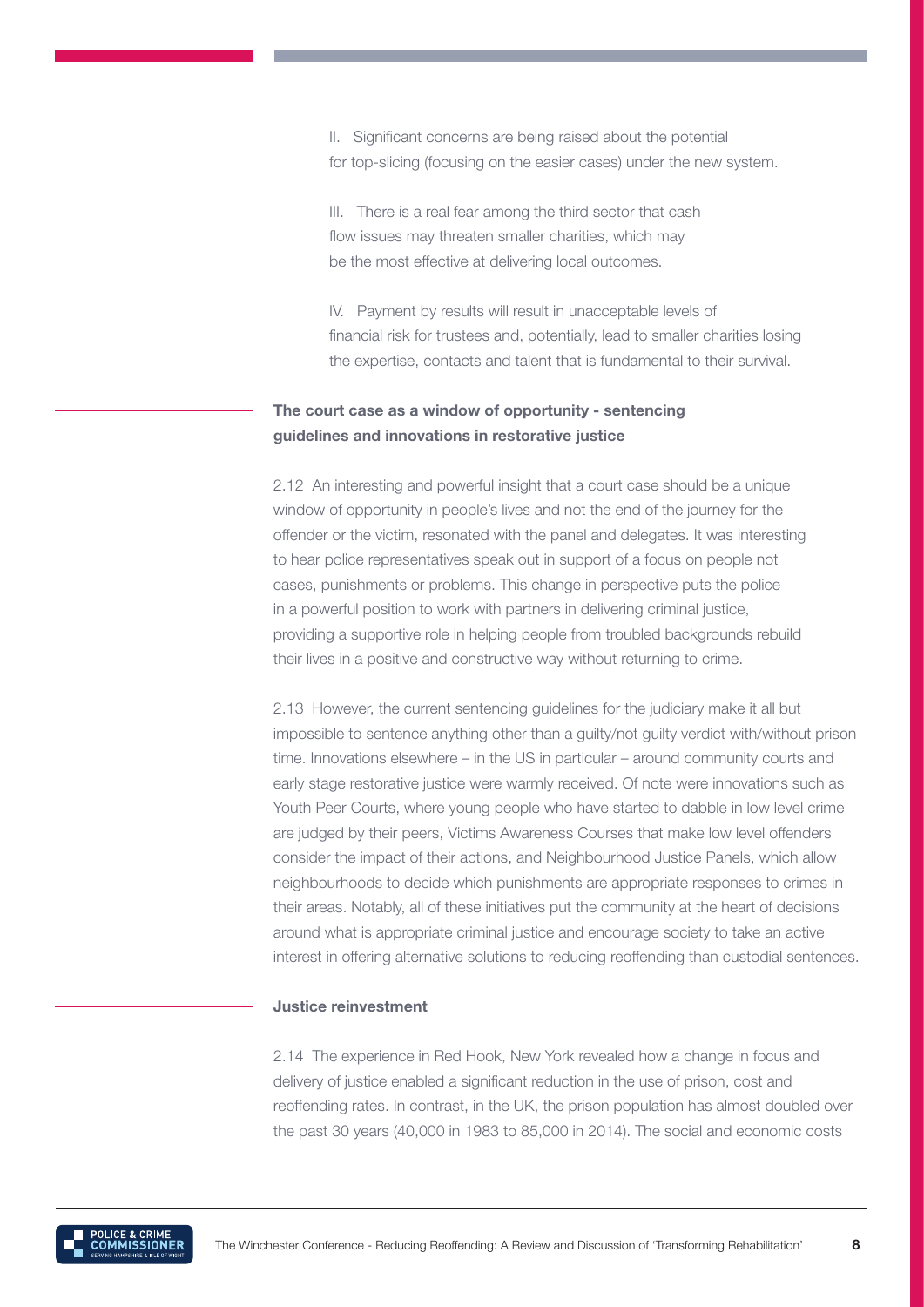associated with the rise in custodial sentencing are significant. The government has allocated £219m (2012-13/14) and earmarked a further £100m (2015/16) for new prison places. Throughout the conference, the dominant question was: 'Should we just carry on increasing the use of prison or should this new money be used in a more constructive way to support and test a more innovative approach to reducing reoffending?'

#### Speed of reform

2.15 A serious concern was highlighted about the speed and scale of reform envisaged in the 'Transforming Rehabilitation' agenda. The extent of the proposed changes, which are the biggest shake up in the probation service in many years, together with the tight timescale, are seen to be a major risk. Already , we are witnessing experienced and committed staff leaving the Probation Service and there is some confusion over the requirements for the Community Rehabilitation Company (CRC) bidders to retain experienced (and therefore perhaps more expensive) staff in the face of a tight budget bidding process and the need to make a profit. Alongside concerns around employees in the new CRCs are other concerns around the potential for mistakes to be made in the management of offenders. Various issues were highlighted, with the grey area around the management of the transition of offenders between the new National Probation Service (NPS) and the new CRC receiving the most comments.

#### Data sharing

2.16 This is seen to be an ongoing problem and one that needs to be addressed on many levels. Difficulties range from bureaucratic problems with data that slows down the system of identifying people and their problems (for example between the police and A&E departments); systematic problems such as the digitalisation project relating to access to court materials; and improvements in outcome delivery through data sharing between the statutory and third sectors. Local youth workers and local people often have valuable stores of knowledge about individuals or their wider families and friends that, if shared, would help with the early identification of problems, faster engagement of statutory support services, and monitoring of community justice outcomes. It is recognised data sharing is part of a wider debate around information and the right to privacy, but all agreed that small changes to practices and processes could ensure a more integrated approach to produce significant improvements.

### Three things are key to reducing reoffending: finding employment, a place to live, and having someone to trust

2.17 It was very clear that having a place to live (upon exit from prison) is a major factor in helping to reduce reoffending rates.

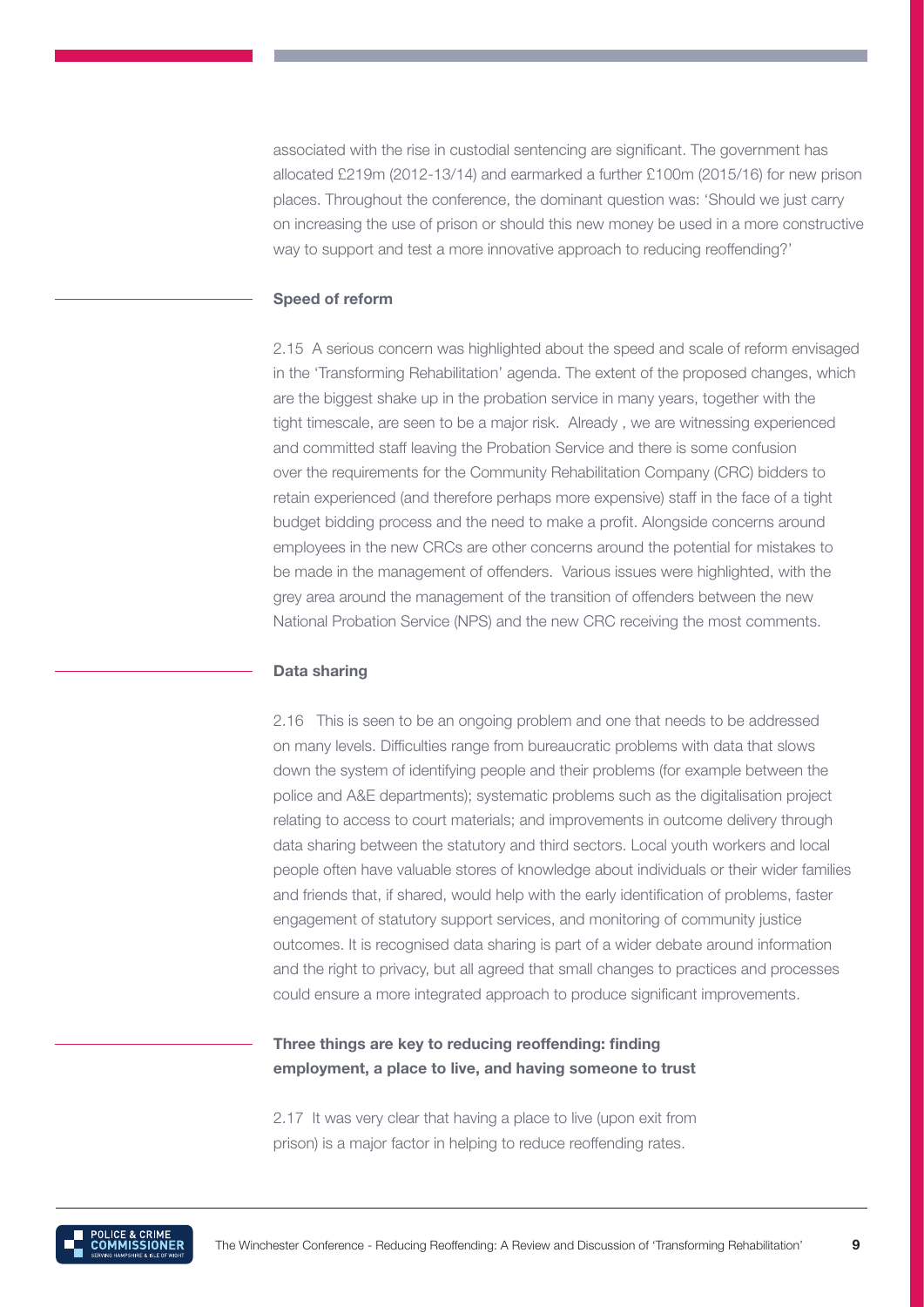2.18 It was also very clear that improving opportunities for young people starts with a more proactive and practical approach to the management of their finances. A recurrent theme was the need for a more customised approach to helping current and ex-offenders with their financial planning; coupled with a more user-friendly and accessible approach to banking services for offenders and ex-offenders from within the banking sector.

2.19 The presentations from the Timpson Foundation and evidence from a young person coming to the end of his sentence highlighted the positive effect of employment options. Panellists felt there was a number of initiatives in the system helping with employment but that there remains a stigma for many organisations in getting involved with ex-offenders. Much could be achieved by one-on-one mentoring programmes delivered by organisations like the Prince's Trust. Bespoke, individually focused help with basics such as form filling, job applications and re-housing, together with building confidence through mentoring, was a connecting theme of note.

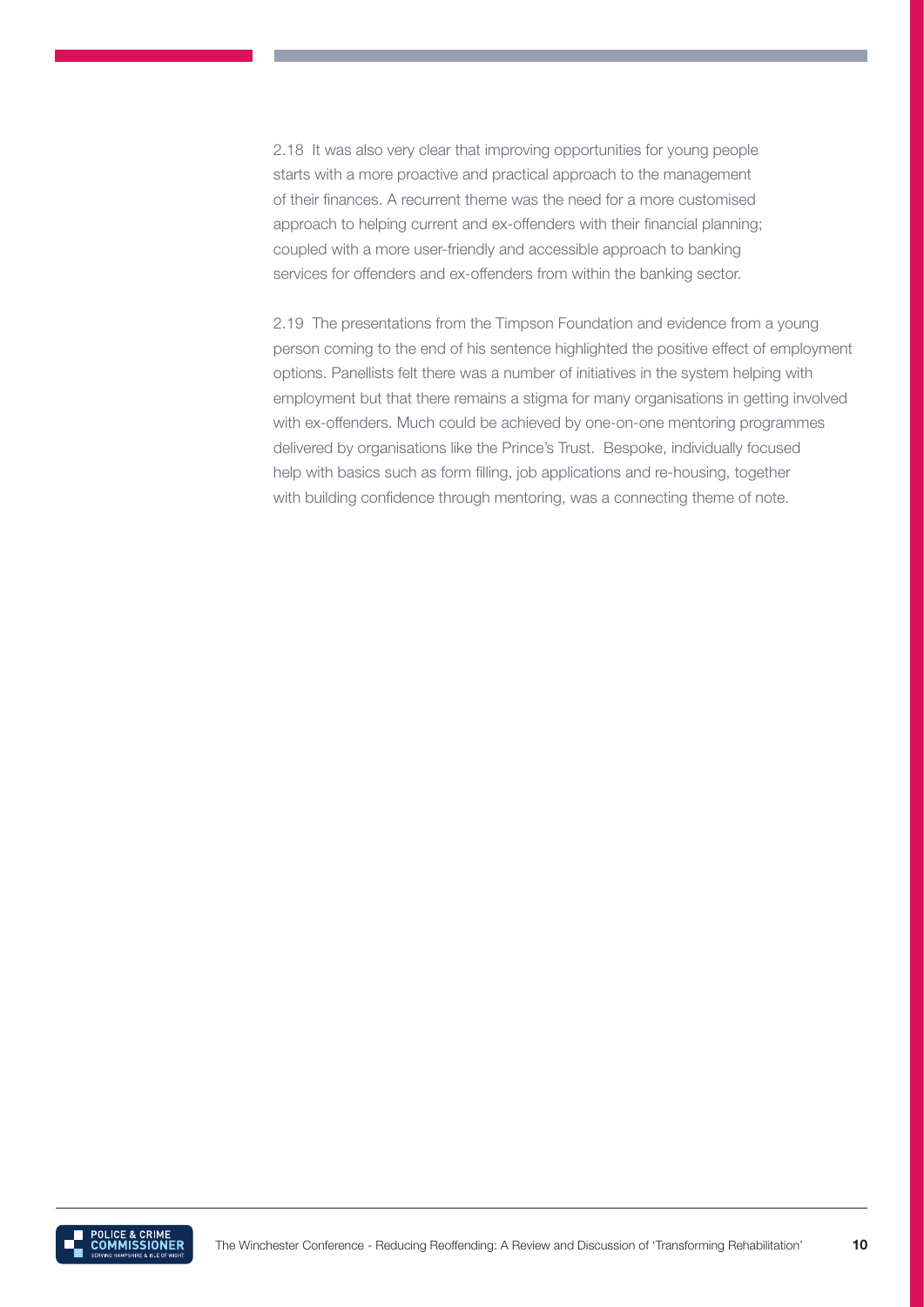# 3 Recommendations

1. Local Police and Crime Commissioners should be empowered to hold the local community rehabilitating company to account for delivery against the Commissioner's reducing reoffending objectives, where they exist.

3.1 Holding the democratic mandate enables the Commissioner to be able to feedback to the public on the legitimacy and delivery of objectives through the new companies.

3.2 CRC bidders should be required to include a commitment to legitimacy, trust, confidence and respect for the offender in terms of the aims of their mandate. We recommend Parliament, in the form of the Justice Select Committee, be encouraged to include oversight of these issues when reviewing progress following the contract awards. Consideration of local accountability of the CRC delivery should be developed with the appropriate Police and Crime Commissioner to empower them to deliver against their reducing reoffending objectives, where they are part of their local Police and Crime Plans, and on behalf of the communities they represent.

## 2. The Government should evaluate the spend on the custodial sentencing and promote more innovative approaches to reducing reoffending

3.3 Changing focus and delivery of justice among offenders in Red Hook, New York, enabled a significant reduction in the use of prison, cost and reoffending rates. In contrast, in the UK, the prison population has almost doubled over the past 30 years and further money is to be spent on Prison growth.

3.4 The third sector plays a huge part in reducing re-offending across the entire offender management chain – pre-prison; during sentence; and post release within the community. There is a large number of organisations all doing things that are related to each other, and huge potential to organise and harness the third sector better, and connect these organisations more closely with the activities of the statutory sector. We believe the Government should recognise and support the power of the third sector through three linked initiatives:

- creating a UK wide database of commissioned services with the third sector (this does not exist currently);

- creating a fully searchable online database of third sector providers by focus and by geographical area (again not done yet);

- and communicating better the ways in which the third sector is going to be remunerated in delivering outcomes (this is a source of some considerable anxiety – which appear to be based on misconceptions rather than facts).

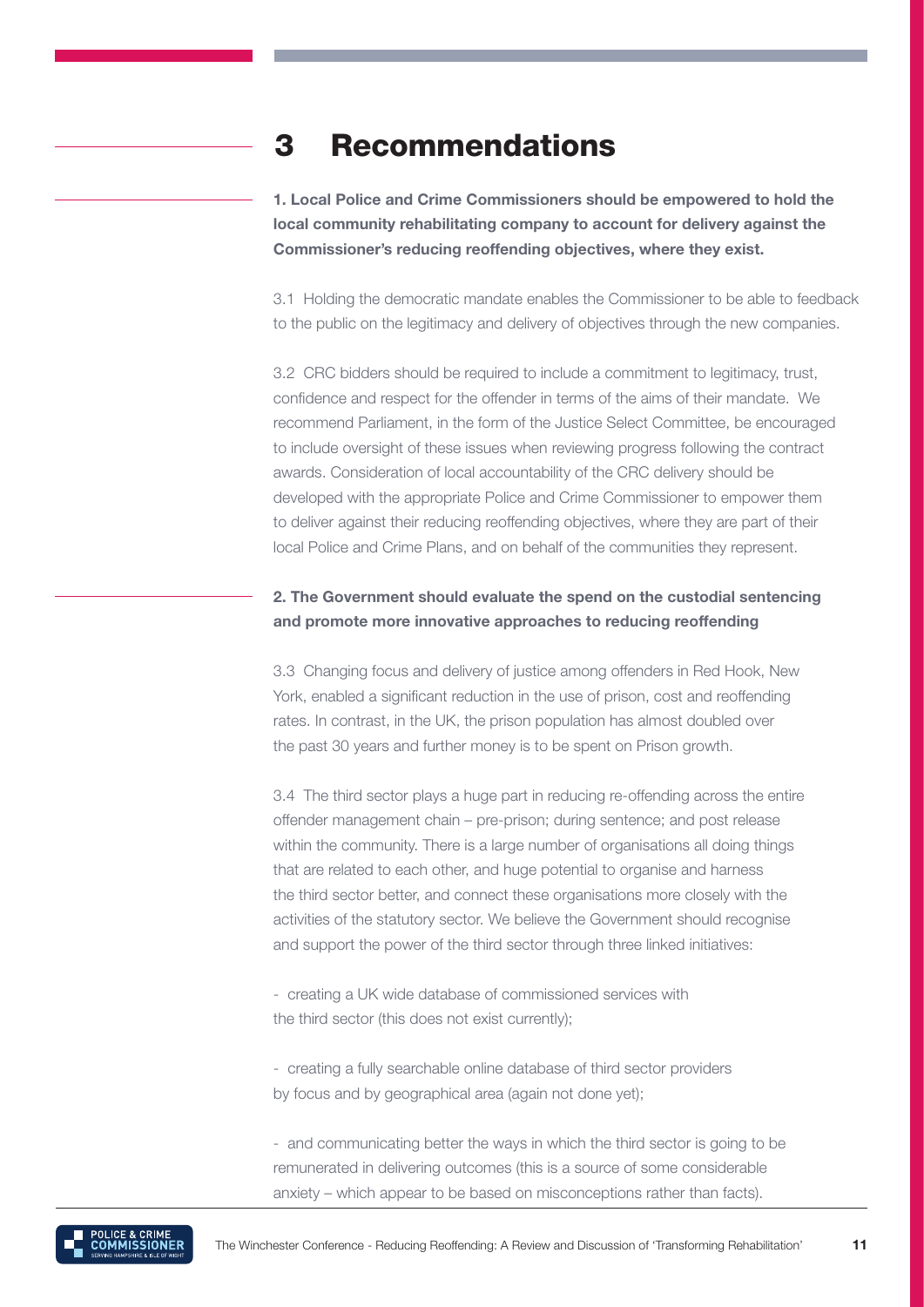3. Government should form an independent cross party commission to implement and monitor the changes and alleviate concerns about political cycles and rapid changes in direction of justice policy.

3.5 We believe the 'transforming rehabilitation' agenda is at risk of failing to deliver due to its highly party political nature and fiscal design focus.

3.6 While recognising this is a difficult subject, it is not without its precedent – witness for example the independence of the Bank of England on monetary policy and the use of Independent Reviews and Commissions (banking and other). Forming an independent cross party commission to implement and monitor the changes would go some way to alleviating concerns about political cycles and rapid changes in direction of justice policy.

## 4. Government should reform sentencing guidelines and introduce the ability for the court system to dispense and monitor community justice resolutions

3.7 Evidence from the US and other community/neighbourhood court schemes show victim engagement has the greatest impact upon the offender in terms of accepting the harm caused to the victim by crime and taking responsibility for actions. We acknowledge the government is supporting restorative justice but a great deal more could be done with this approach.

3.8 We believe evidence from the US and other community/neighbourhood court schemes is compelling and the UK Government should reconsider its policies and approach to early stage community and restorative justice. We support the recent policy exchange proposal to re-establish magistrates in police stations, empowered to dispense community solutions with appropriate monitoring. Linked to this is a new focus on the digitalisation process. Electronic files are still printed out for court use and we are recommending a reinvigorated focus on improving the technology available to the Courts.

3.9 We also advocate a greater use of the magistrates' courts when it comes to reducing reoffending initiatives. The Salz Commission report emphasised the need for properly trained conference coordinators, based on the Northern Ireland model. This is important for both the conference process and the engagement of victims. When they are involved there is greater impact on the offender as to accepting the harm caused and accountability. There is also greater victim satisfaction than in the court process. The professionalisation of this process will increase the confidence of magistrates to use it - as well as the outcomes.

### 5. Government should encourage intensive and whole family intervention to commence at custody

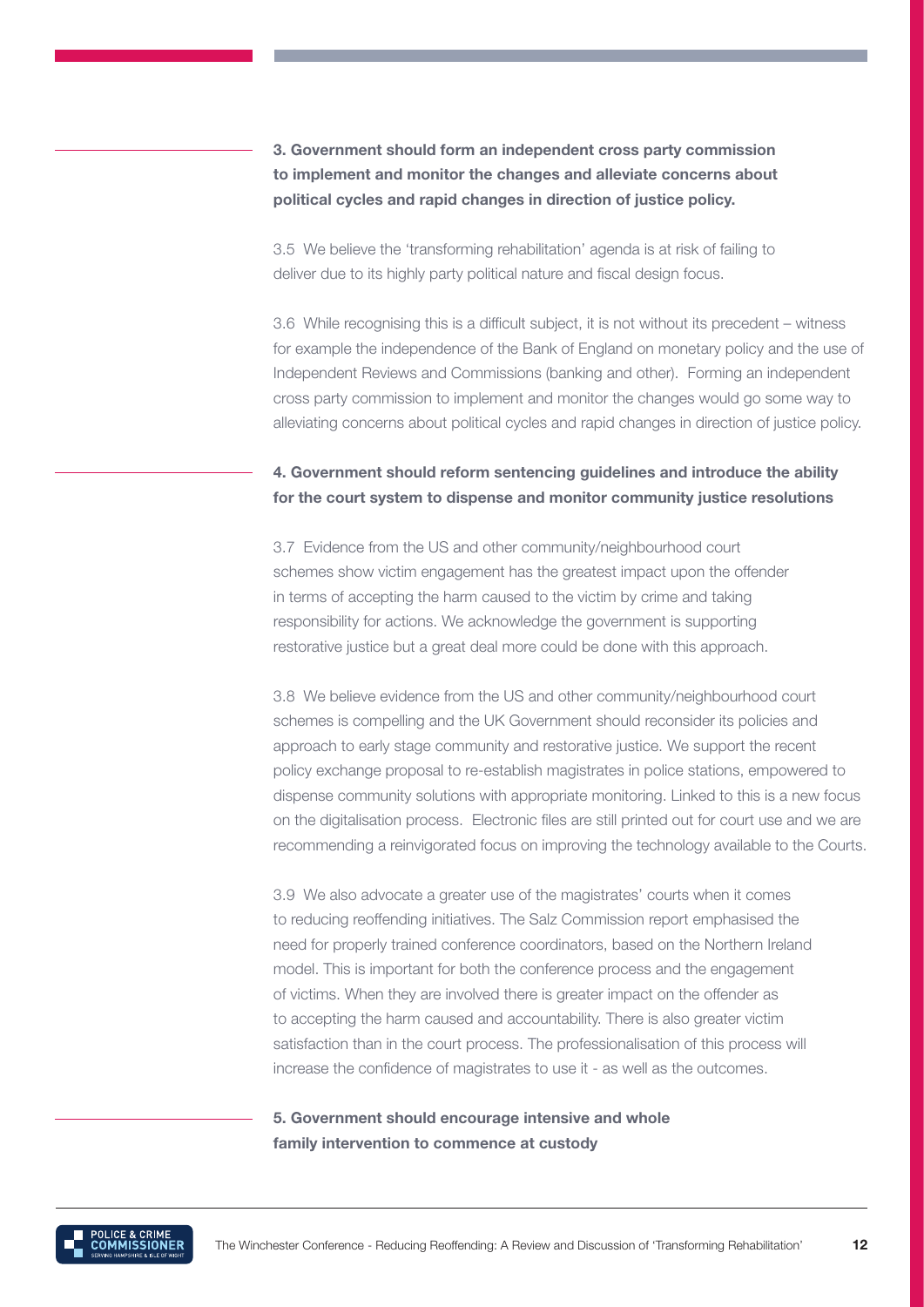3.10 A custodial sentence was identified as a possible missed opportunity to provide early intervention to motivate offenders to work towards rebuilding their lives outside of prison through education, the development of skills and obtaining qualifications.

3.11 At a time when the prison estate is being streamlined, we believe there is a risk of perverse outcomes in relation to the success of the 'Transforming Rehabilitation' agenda. Custody needs to be seen as a real opportunity for intensive whole family intervention and support. To achieve this, and in order to make sustainable changes that break cycles of intergenerational offending, parents need to serve sentences where their families can visit regularly and relationships can be built consistently over time. The present churn in the prison population makes this very challenging. Likewise, initiatives such as Spurgeons Invisible Walls project, Storybook Dads and others should be encouraged and invested in by Prison Governors given the strongly positive impact it has on building supportive family networks that can help reduce the likelihood of re-offending.

### 6. The Government should engage more proactively to support ex-offenders and their family

3.12 The Panel highlighted offenders were less likely to offend if they were supported upon leaving prison by having somewhere to live, relationships they trust, a job and guidance on how to manage their financial affairs.

3.13 The Government should engage more proactively to support the employment of ex offenders. Two concrete ideas have emerged: tax breaks to organisations that employ ex-offenders in recognition of the cost saving to society; and making the mentoring or employment of exoffenders a pre-condition in the award of certain Government contracts.

3.14 We also suggest more can be done by the Government to support and promote mentoring schemes, such as the Prince's Trust, and to encourage local authorities to do so as well. Working more closely with the Leaving Prison Mentoring Scheme would be an obvious first step, and we recommend Government should consider setting up a consultation with Prison Governors and Employer Groups to discuss options and appropriate policy responses.

3.15 Access to finance and help with financial planning are two of the most important factors in helping ex offenders to get their lives back on track following release. Former prisoners who are able to access funding, and able to manage rent and planning for other basic needs are those less likely to re-offend, especially in the petty criminal world. We believe much more can and should be done to improve access to sustainable banking services for ex offenders, and to building up